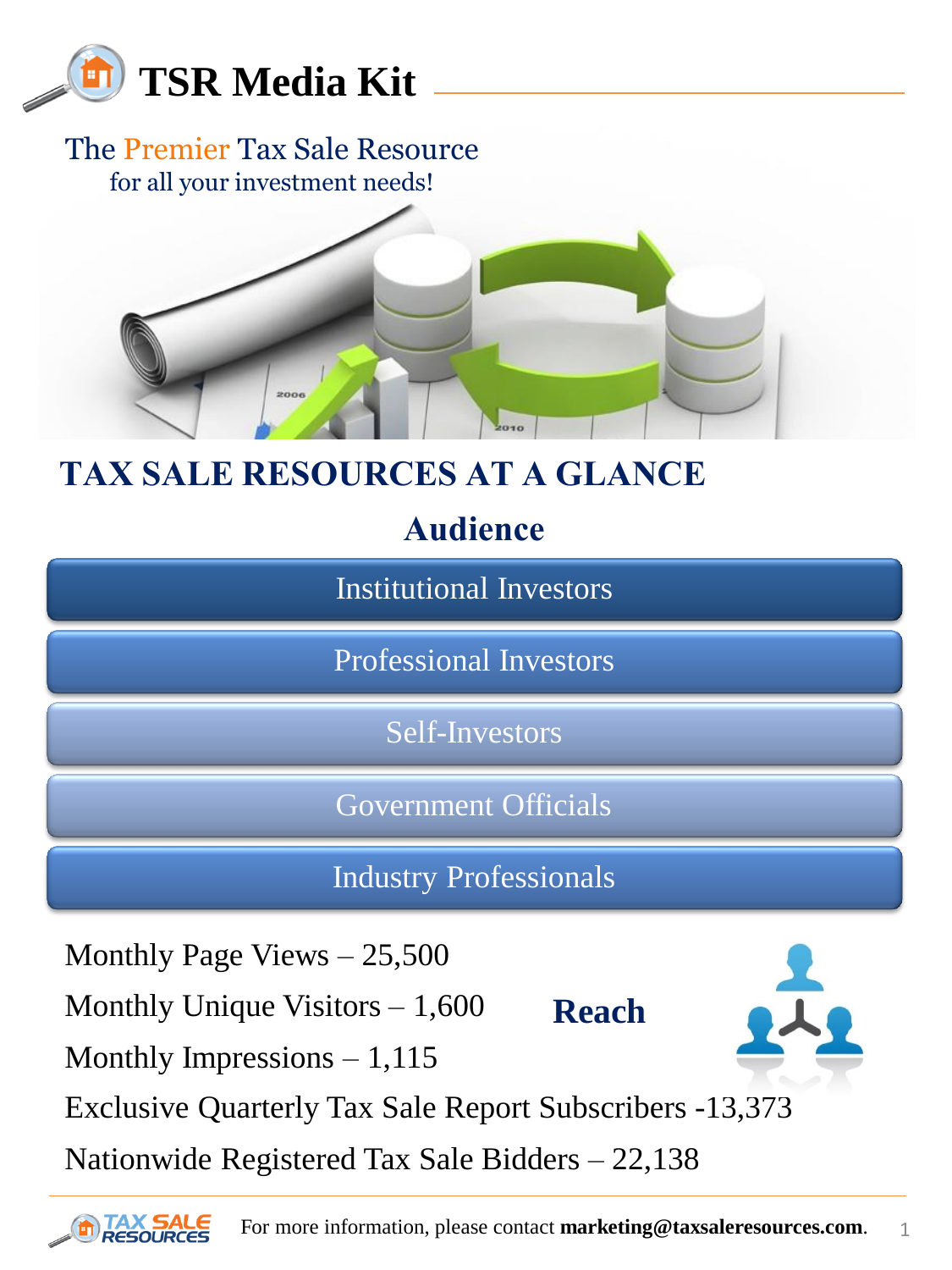

# **WEBSITE ADVERTISING**

At TSR, we understand how difficult it is to advertise within the tax sale industry, therefore we have created several website advertising options for you at [www.taxsaleresources.com.](http://www.taxsaleresources.com/) Reach OVER 13,300 current TSR members! Banner ads are rotated equally per webpage with each user.



**Static** - \$130 **Animated** - \$160